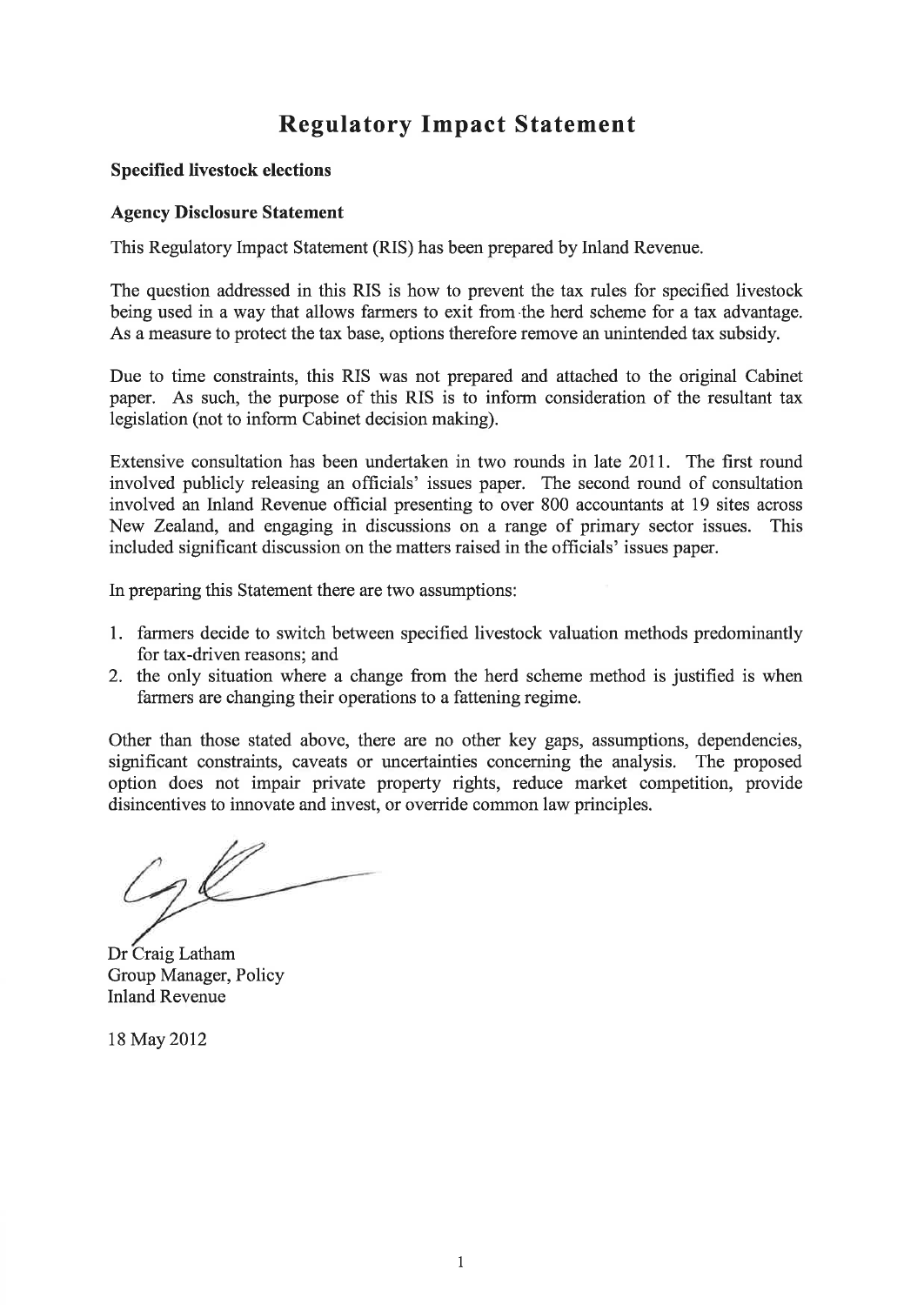## STATUS QUO AND PROBLEM DEFINITION

1. The term "specified livestock" refers to dairy cattle, beef cattle, sheep, deer, goats and pigs. Under the Income Tax Act 2007 there are two main methods that farmers use to value specified livestock. These methods are the herd scheme, and national standard cost. Other (very uncommon) methods are cost price, replacement price and market value. These other methods are not focussed on in this Statement.

2. The herd scheme method of valuation recognises that specified livestock can have characteristics of capital assets (for example, the ability to produce milk and progeny) and, for tax purposes, should be treated as a capital asset. The herd scheme uses annually announced national average market values to value livestock. The effect of using this method is that gains and losses in value are treated as being of a capital nature for tax purposes and are therefore outside the tax base.

3. The national standard cost method treats specified livestock as trading stock that is held on revenue account. This method uses national average costs (except for livestock purchases, where actual costs are used) rather than farm-specific costs. The effect of using the national standard cost method is that gains and losses in value are treated as being of a revenue nature for tax purposes.

4. Currently, farmers are able to move between these two valuation methods. If farmers choose to enter the herd scherne method they can effectively enter it immediately. If they choose to exit the herd scheme method, they can effectively give as little as one day's notice.<sup>1</sup> For example, if a farmer who is in the herd scheme files a tax return for the 2006-07 year on 31 March 2008, they can elect to exit the herd scheme for the 2008-09 income year, which for farmers using a 31 March balance date, commences on 1 April 2008. The original policy intent for allowing farmers to switch between these methods was to recognise that when there is a change in the type of farming operation, it may be appropriate to change the valuation method.

5. However, the ability to switch methods effectively allows farmers to time their elections in and out of the herd scheme to maximise the tax-free herd scheme gains and the taxdeductible result of exiting from the herd scheme.

6. The tax-driven behaviour of some farmers is particularly evident when looking at the 2008 peak in dairy cattle prices. From Inland Revenue data, it appears that a number of famers took advantage of the tax result that can be obtained when herd values are high by exiting the herd scheme and using the national standard cost method. For dairy farmers with 300 cows, plus replacements, who exited the herd scheme at the 2008 peak in herd values, the tax deductible write down per farm was in the order of \$500,000.

7. If the status quo is retained, some farmers may continue to switch between the two valuation methods to minimise their tax. Officials are aware of a number of farmers who have switched between the methods for no other reason than to secure a tax advantage and there is anecdotal evidence that there were a number of farmers intending to elect out of the herd scheme for their 2012-13 income year. This is not in line with the original policy intent

 $<sup>1</sup>$  The legislative requirement is that taxpayers must give notice with the tax return for an income year that is at least two years before the</sup> income year in which the election is fint to apply.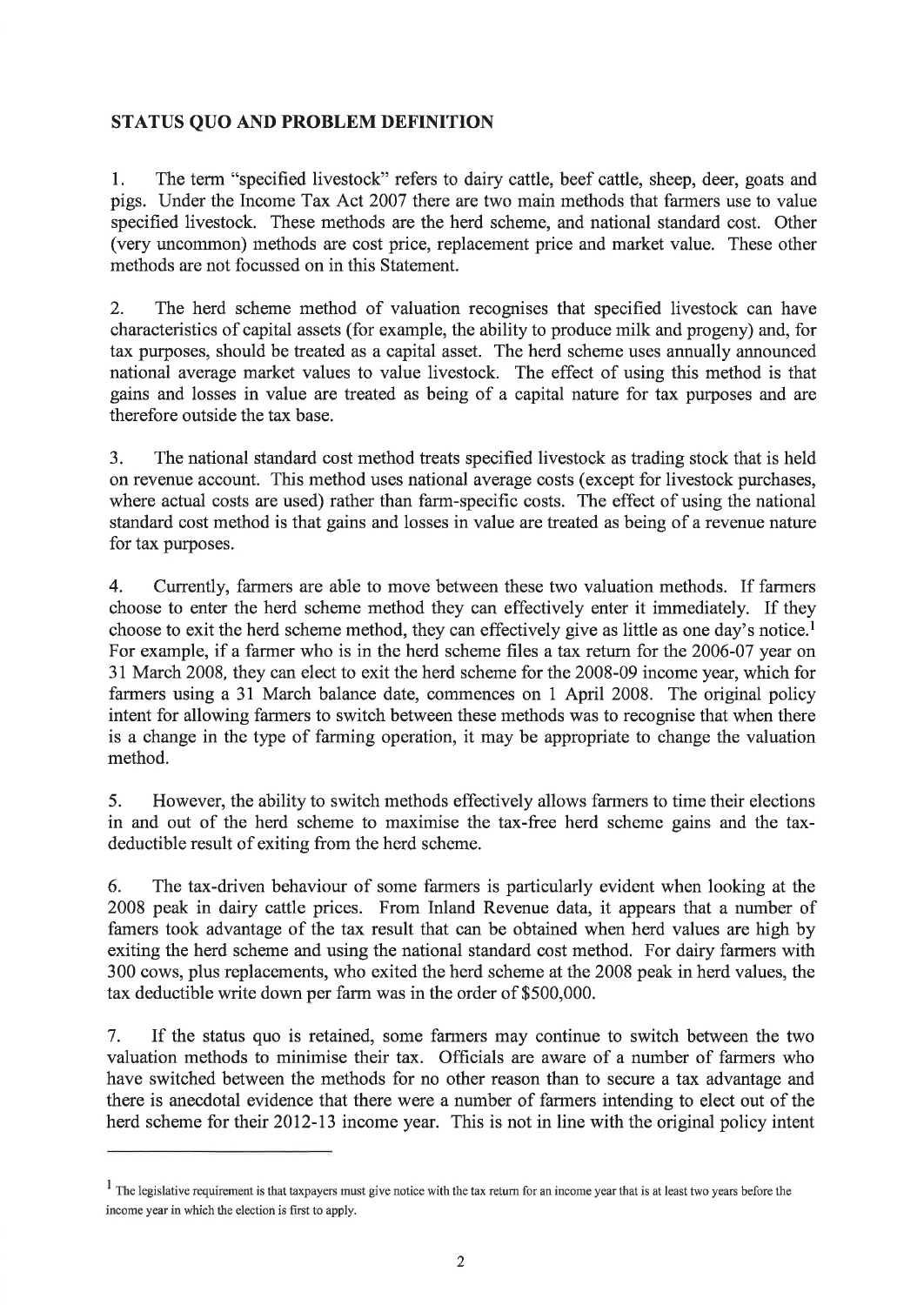of the specified livestock valuation rules. Retaining the status quo in respect of elections being made to leave the herd scheme for the 2012-13 income year could result in an estimated decrease in baselines of \$275 million over the next six years.

8. The current rules are unfair to the majority of farmers who apply the specified livestock election rules as intended. Furthermore, the current rules are unfair to other business taxpayers who cannot switch between treating assets as being on revenue account in one year and on capital account in another year.

# **OBJECTIVE**

9. The objective is to prevent the tax rules for specified livestock being used in a way that allows farmers to exit from the herd scheme for a tax advantage. If this objective is met, it would ensure that the tax rules around valuation methods for specified livestock are fair for all farmers and taxpayers.

10. If the objective is met it will also protect the tax base by preventing a future loss in revenue. This fiscal reason is why the core change is being made as part of the Budget 2012 package.

# REGULATORY IMPACT ANALYSIS

11. There are two options that wholly or partly achieve the objective outlined above. These two options were consulted on in 2011.

12. The first option is the preferred option and involves amending the tax rules so that elections to use the herd scheme method are irrevocable. This option would mean that farmers using other valuation methods are able to elect into the herd scheme method, but once they have elected into it, they are unable to change to another valuation method.

13. As part of option one, an exception is necessary to allow farmers to move out of the herd scheme method if they are fundamentally changing their farming operation to a fattening operation. This exception aligns with the original policy intent which recognises that it may be appropriate to change valuation methods where there is a change in the type of farming operation. From the consultation carried out, it appears that a change to a fattening operation is the only exception that the law should allow for.

14. The second option is to lengthen the notice period required for electing out of the herd scheme method. As noted above, the current notice period is very short and farmers can make very informed elections. If the notice period is sufficiently lengthened, it would significantly minimise elections to exit the herd scheme being used for a tax advantage. This is because the outcome of choosing to exit the herd scheme would be so unpredictable as to be a gamble and the election should not be made unless there is a genuine reason for it.

15. Whether option one or two is chosen, a supporting protection measure and exception are necessary to ensure the integrity of the new rules. These are:

(a) Associated person buttress: Taxpayers who acquire specified livestock from an associated taxpayer who was using the herd scheme are required to use the herd scheme and the vendor's base herd scheme numbers, and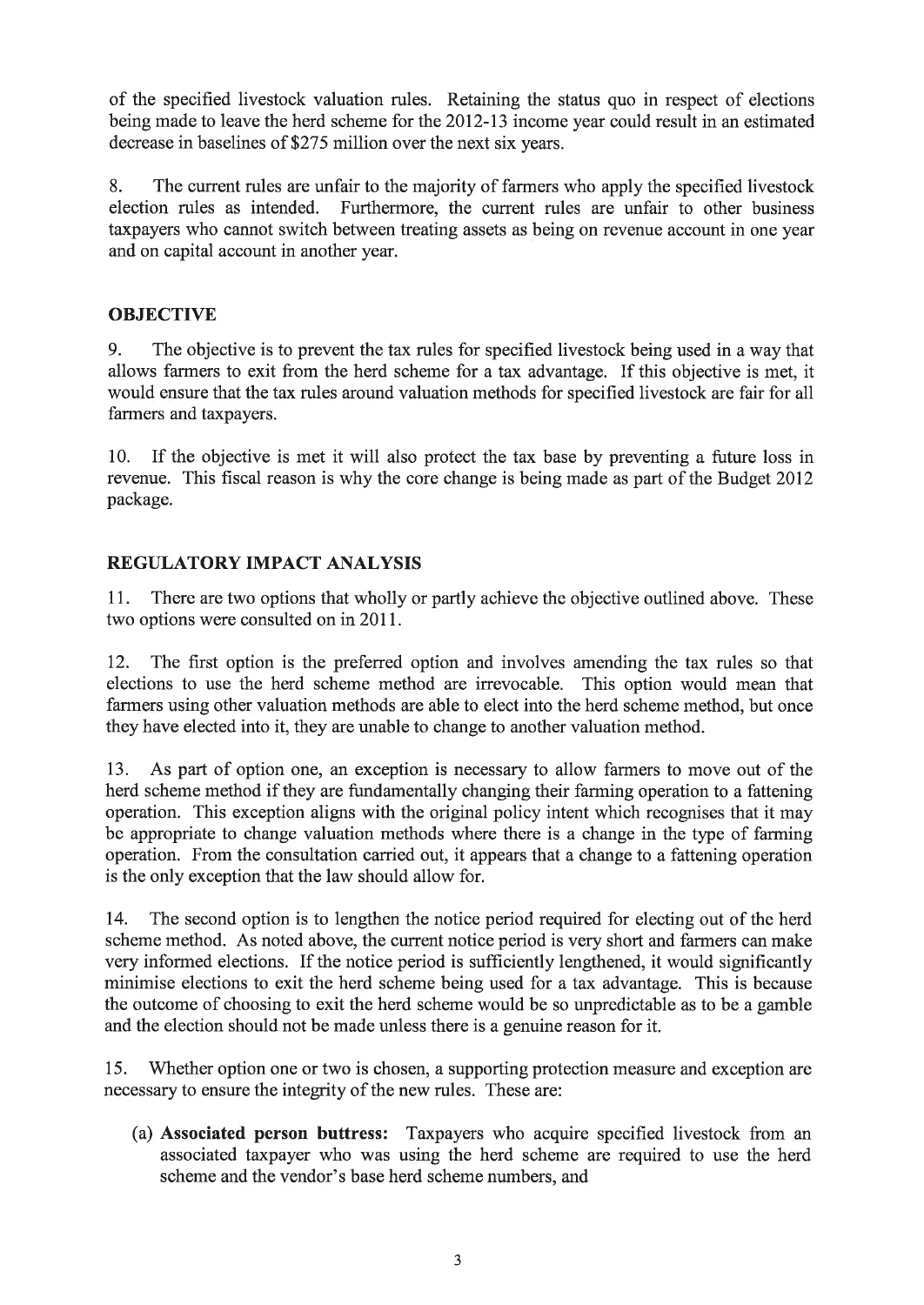(b) Exception to associated person buttress: The associated person buttress does not apply when there is a complete change in the ownership of the specified livestock from one generation to the next.

|  | 16. A summary of the two options is contained in the table below: |  |  |  |
|--|-------------------------------------------------------------------|--|--|--|
|--|-------------------------------------------------------------------|--|--|--|

| Option                                                                                                                                                                                                             | <b>Advantages</b>                                                                                                                                                                                                                                                                                                                                                                                                                                                                                                                                                                                                                                          | <b>Disadvantages</b>                                                                                                                                                                                                                                                                                      |
|--------------------------------------------------------------------------------------------------------------------------------------------------------------------------------------------------------------------|------------------------------------------------------------------------------------------------------------------------------------------------------------------------------------------------------------------------------------------------------------------------------------------------------------------------------------------------------------------------------------------------------------------------------------------------------------------------------------------------------------------------------------------------------------------------------------------------------------------------------------------------------------|-----------------------------------------------------------------------------------------------------------------------------------------------------------------------------------------------------------------------------------------------------------------------------------------------------------|
| <b>One:</b> Election to<br>use the herd<br>scheme method be<br>irrevocable<br>$+$ Exception for<br>changes to a<br>fattening operation<br>$+$ Associated<br>person buttress and<br>exception<br>(preferred option) | Meets the objective.<br>May result in efficiency gains as farmers will<br>not have an incentive to restructure their<br>business predominantly for tax reasons. This<br>also makes compliance easier for farmers as it<br>is compulsory. That is, the removal of the<br>ability to move between methods reduces<br>compliance costs because it removes a choice<br>that at least some accountants suggest should<br>be reviewed each year.<br>Protects the tax base by not allowing a fiscal<br>loss in future years.<br>Is fair as it best aligns the tax treatment for<br>farmers with other business owners (who do<br>not get similar tax advantages). | The exception for changes to a<br>fattening operation is narrow.<br>There will be no provision for<br>changes to other operations even<br>if, from a policy perspective, there<br>should be (although we are<br>unaware of any other<br>circumstances where an election to<br>exit would be appropriate). |
| Two: Lengthen the<br>election period for<br>electing out of the<br>herd scheme<br>method<br>+ Associated<br>person buttress and<br>exception                                                                       | Partially meets the objective as it can<br>substantially reduce the ease with which<br>farmers can obtain tax advantages.<br>At least partially protects the tax base as it<br>reduces the likelihood that the rules will be<br>used to obtain a tax advantage.<br>Fairer than the status quo.                                                                                                                                                                                                                                                                                                                                                             | Only partially meets the objective.<br>Farmers may still be able to obtain<br>tax advantages by switching<br>between methods. Compared to<br>option one this results in a fiscal<br>risk.<br>Would be more difficult to back-<br>date due to administrative and<br>compliance implications.               |

17. The economic, fiscal and compliance impacts of the options are outlined in the table above. Neither of the two options has social, environmental or cultural impacts.

18. The disadvantage of option one is that there is only one statutory exception. However, after considering submissions, officials are not aware of any other reasonable arguments for extending this exception. Further, the tax rules already allow an alternative valuation option method to be used by farmers that reduces concems in situations which involve decreasing breeding livestock and increasing other livestock. The alternative valuation option method effectively allows farmers to value extra livestock on a class by class basis2 at cost.

19. A disadvantage of option two (as compared to option one) is that it does not entirely remove the fiscal risk of switching between methods.

 $2$  For example, beef cows are a different class to steers.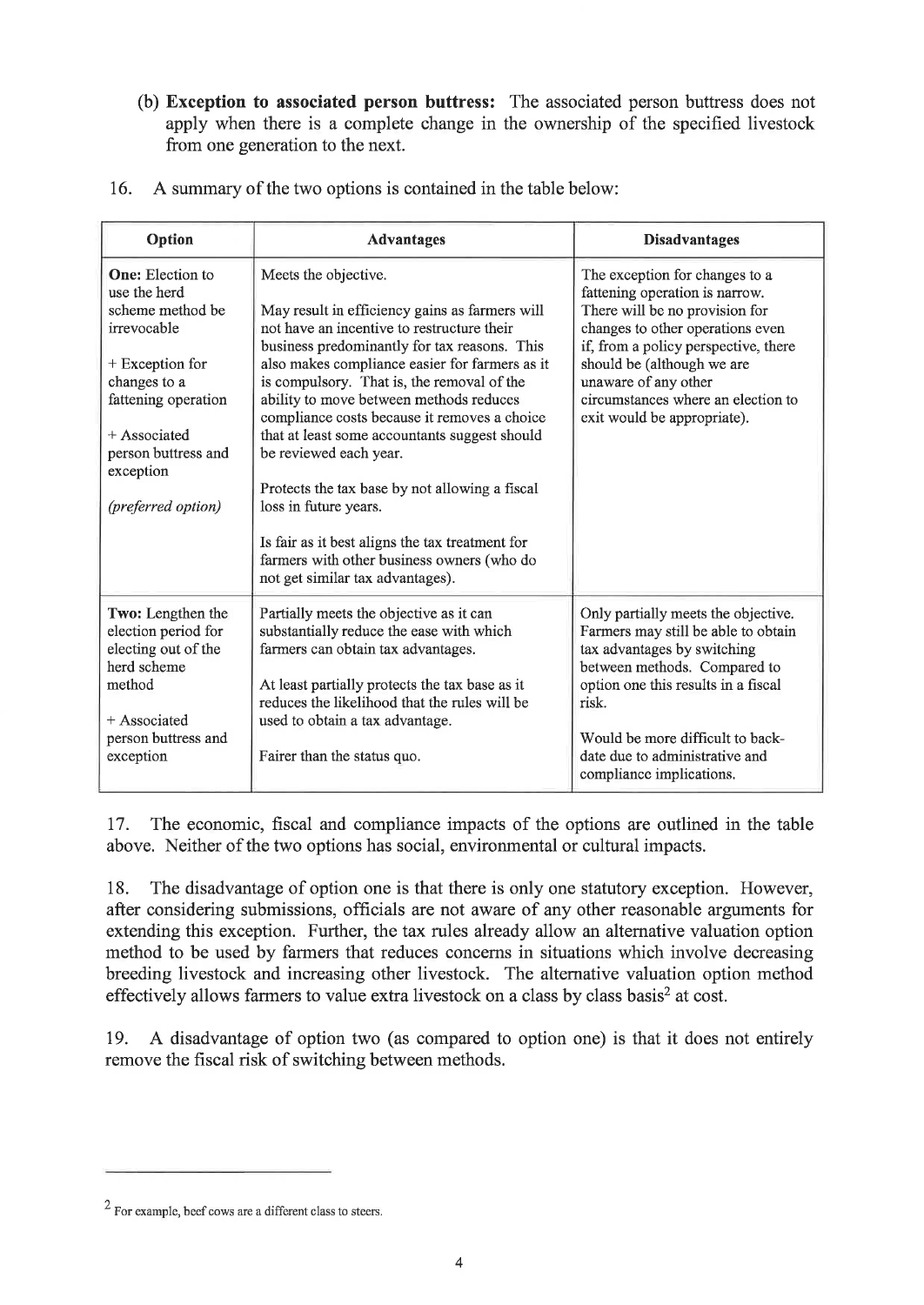## **CONSULTATION**

20. Extensive consultation has been undertaken in two tranches. An officials' issues paper was released for formal consultation in August 2011. The paper outlined the issues around specified livestock valuation elections and two options were put forward (being options one and two in this Statement). Officials suggested that their preferred option was option one, along with the associated person buttress. Feedback was sought on the preferred suggestion and alternatives (the result of this feedback is set out below).

21. Shortly after the officials' issues paper was released a second round of consultation was carried out from late August to early October 2011. This involved an Inland Revenue official presenting on the proposed livestock changes (outlined in the officials' issues paper) to over 800 accountants at 19 centres across New Zealand. Each livestock presentation was 800 accountants at 19 centres across New Zealand. approximately 90 minutes in length and included significant discussion with the attendees on a raruge of issues raised in the issues paper. All attendees were invited to provide written submissions on the issues paper.

22. During the verbal discussions at the presentations, the vast majority of attendees agreed that the status quo was inappropriate as it provided lax advantages (only two disagreed). The minority (two attendees) provided verbal feedback separately that the status quo should be retained because dairy farmers were essential to the New Zealand economy so the unintended subsidy was appropriate.

23. While the large majority of attendees agreed that the status quo was inappropriate, the preference over which option to recommend was not clear-cut. Approximately half of the attendees considered option one to be the best option, while the other half favoured option two.

24. During the consultation the proposed exception to option one (for changes to a fattening regime) and the exception to the associated person buttress (for inter-generational ownership transfers) were raised. Officials considered there was merit in these two exceptions and have therefore included them in the approach.

25. The closing date for submissions to the officials' issues paper was informally extended to 31 October 2011, to ensure that those attendees at the presentations had a chance to provide a written submission. Overall, officials received 12 written submissions to the officials' issues paper. Two of these were from the pre-eminent industry organisations (New Zealand Institute of Chartered Accountants and Federated Farmers), and the rest were from provincial accountants.

26. None of the written submissions received disagreed with the need for a change to the specified livestock election rules. However, a large majority of written submissions considered option two to be the best option, although some of these did have alternatives that proposed option one or amendments to option one.

27. All of the major points that were raised in consultation discussions were also raised in the written submissions. All feedback was taken into account and, as a result, the two exceptions (the proposed exception to option one for changes to a fattening regime and the exception to the associated person buttress for inter-generational ownership transfers) were developed.

28. The Treasury was also consulted and agrees with the preferred solution.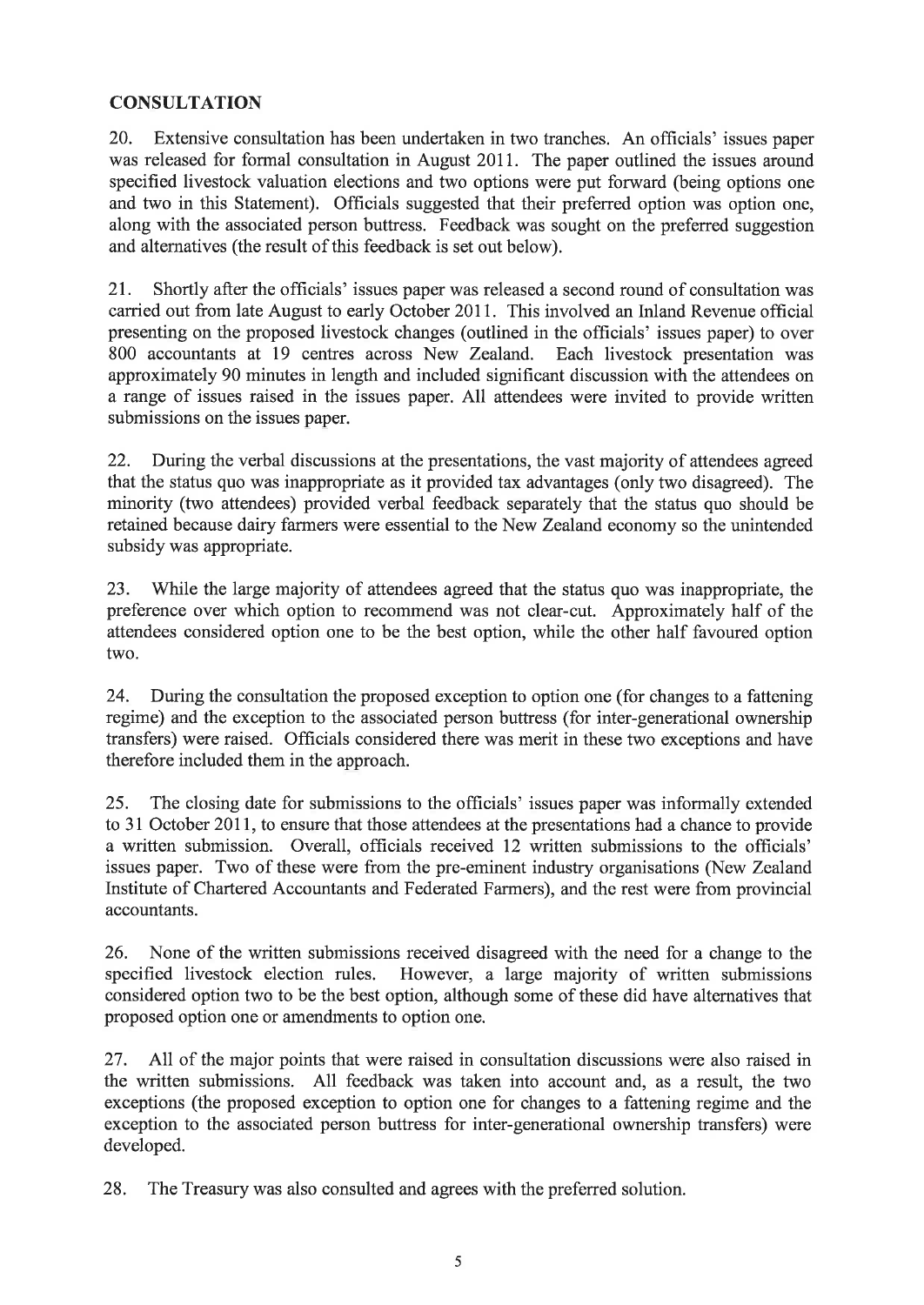### CONCLUSIONS AND RECOMMENDATIONS

29. Option one is the preferred option because, when implemented along with the supporting rules outlined above, it meets the objective. The disadvantages that are identified for this option can be sufficiently addressed.

30. Option two is not recommended because it does not sufficiently achieve the objective.

### IMPLEMENTATION

31. Two sets of legislative changes are needed to implement the preferred option (option one):

- 1. Legislative change to the Income Tax Act 2007 so that an election into the herd scheme method is made irrevocable. It is proposed that this change be made as part of the Budget 2012 legislation, and that it apply from 18 August 2011 (being the date that the officials' issues paper was publicly released).
- 2. Three supporting legislative changes are required to the Income Tax Act 2007. These supporting legislative changes are the exception for changes to a fattening operation, a buttress for transfers to associated persons, and an exception to the associated person buttress for inter-generational transfers. It is proposed that these changes be made as part of the tax bill that is expected to be introduced in mid-20l2, and that they apply from 28 March 2012 (being the date that the Minister of Finance and the Minister of Revenue announced the Government's intention to tighten the specified livestock tax rules). Given that these supporting legislative changes are proposed to be in a mid-2012 tax bill, there will still be an opportunity for submissions to be made on the proposed changes during the select committee stage of the bill.

32. If option one (the preferred option) is adopted, the new rules would be administered by Inland Revenue through existing channels and there would be no other significant administrative issues.

33. Due to the backdated application date, farmers who have elected out of the herd scheme method between 18 August 20ll and the night that the Budget legislation is passed, would have their elections cancelled. This is required to prevent a potential \$46 million decrease to the baselines for each year in the forecast period should the status quo be allowed to continue.

34. If option two is adopted, there may be significant administrative and compliance implications. Those farmers who had elected out of the herd scheme between 18 August 2011 and the date of enactment of the new rules and who had complied with the current notice requirements to cancel their election, would need to be given an opportunity to cancel their election because of the increased uncertainty that a longer period would cause. Depending on the number of farmers in this category, the administrative and compliance implications of this could be significant.

#### MONITORING, EVALUATION AND REVIEW

35. There are no specific plans to monitor, evaluate and review the changes under the Income Tax Act 2007 following the changes. This is because the reforms are being carried out for reasons of fairness and for protection of the tax base. The supporting legislative